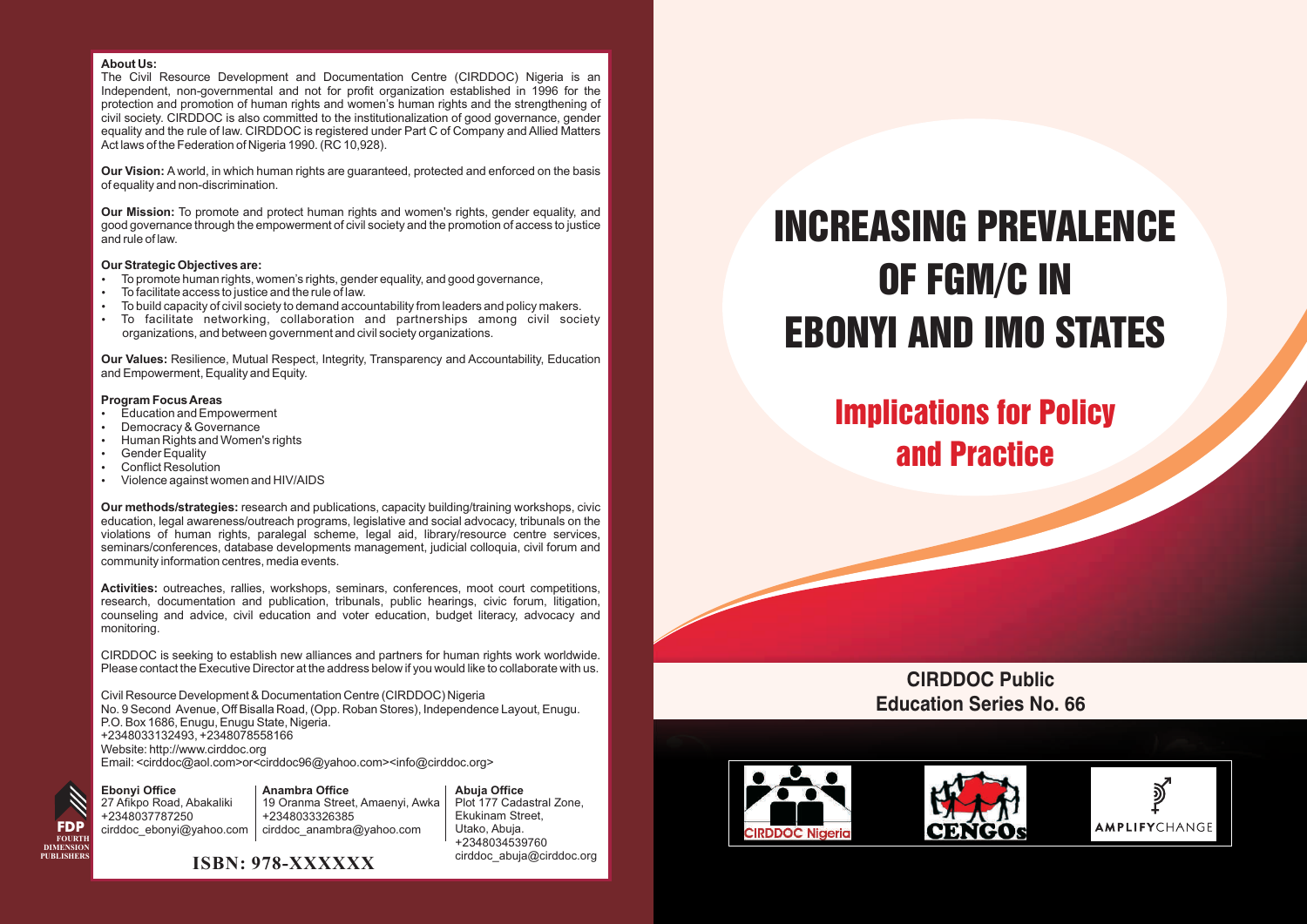First Published 2021 by

**Fourth Dimension Publishing Co., Ltd.**

16th Fifth Avenue, City Layout. PMB. 01164, Enugu Nigeria

> E-mail: fdpbooks@yahoo.com. fdpbooks@aol.com

> > © CIRDDOC Nigeria

**ISBN: 978 - XXXXXXXXXX**

CONDITION OF SALE

All rights reserved: Parts of this publication may be reproduced for noncommercial purposes without prior permission of the Publisher, or CIRDDOC provided due credit is given to this publication as the source.

> **Photoset and Printed in Nigeria by Fourth Dimension Publisher, Enugu**

### **INCREASING PREVALENCE OF FGM/C IN EBONYI AND IMO STATES**

### **Implications for Policy and Practice**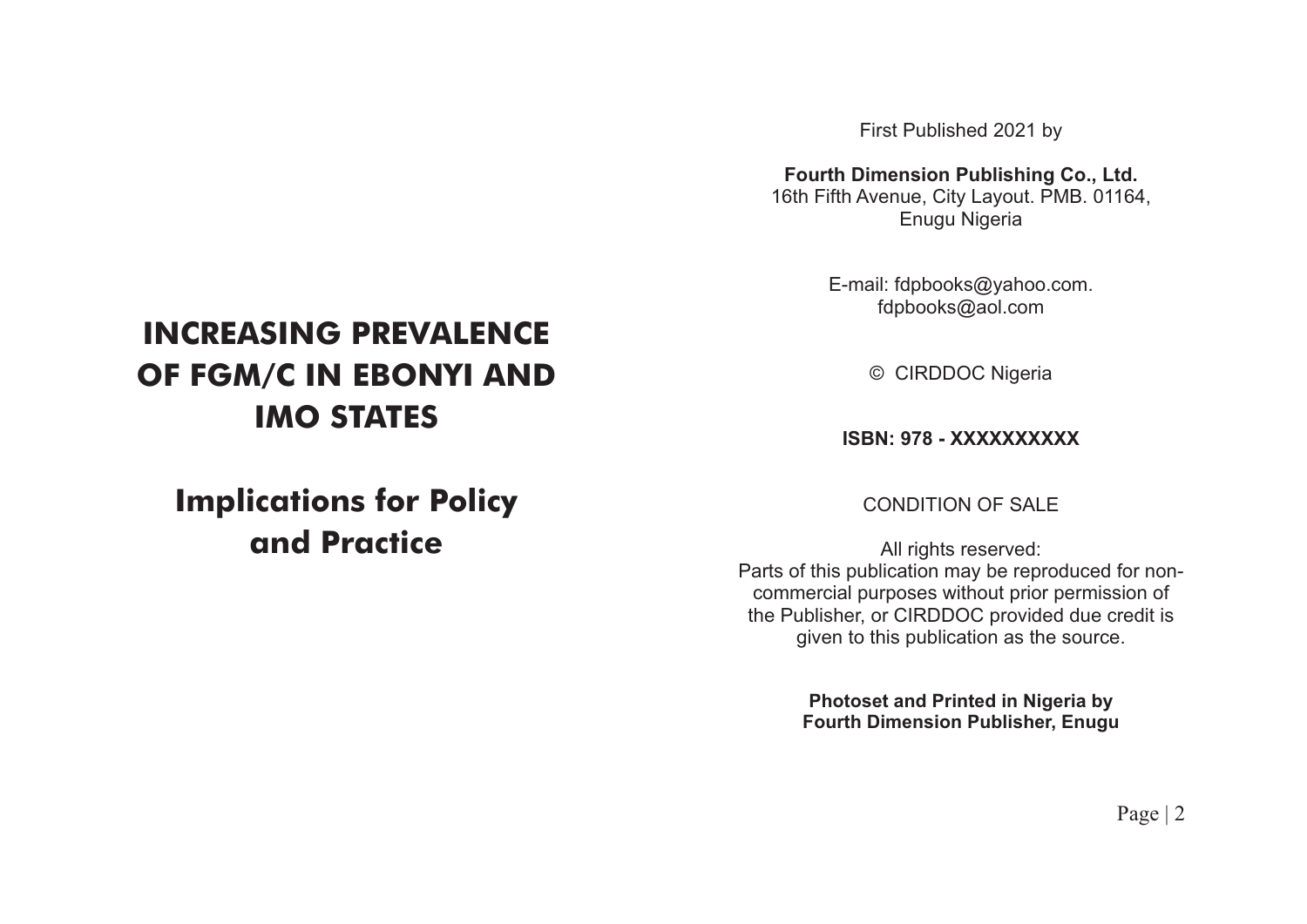#### **TABLE OF CONTENTS**

| 1.0 Section One: Introduction   4                                                                  |                   |    |
|----------------------------------------------------------------------------------------------------|-------------------|----|
| 2.0 Section Two: Survey Finding   7                                                                |                   |    |
| 3.0 Section Three: Recommendations/<br>Policy Implications                     11                  |                   |    |
| 3.1 Strategy 1: Recognize the grandmothers<br>(ages 60-75) as the key proponents of<br>FGM/C       | 12                |    |
| 3.2 Strategy 2: Teach the future mothers<br>(adolescent girls) on the dangers of<br>FGM/C       13 |                   |    |
| 3.3 Strategy 3: Domesticate the VAPP Law<br>and other state laws                                   | <b>Contractor</b> | 13 |

#### **SECTION ONE: INTRODUCTION**

Socio-cultural norms and traditions are like a body of water. They always find their level and old tracks at the slightest provocation. So is the tradition of Female Genital Mutilation/Cutting (FGM/C) which has become an intractable tradition that presents multi-faceted health challenges yet has resisted global extinction. Its continuation has become a social barometer for measuring backwardness, retrogression and loss of faith in governance because it touches on the rights of women. Communities with high prevalence of FGM/C as evidenced in Ebonyi and Imo states, gradually slide into retrogression, despite efforts by the governments to sustain democratic values and attain the Sustainable Development Goals (SDG) 5. Laws alone have never stopped tradition and culture. Similarly, abrogating FGM/C will not be achieved by mere force of

Page | 3 Page | 4

Page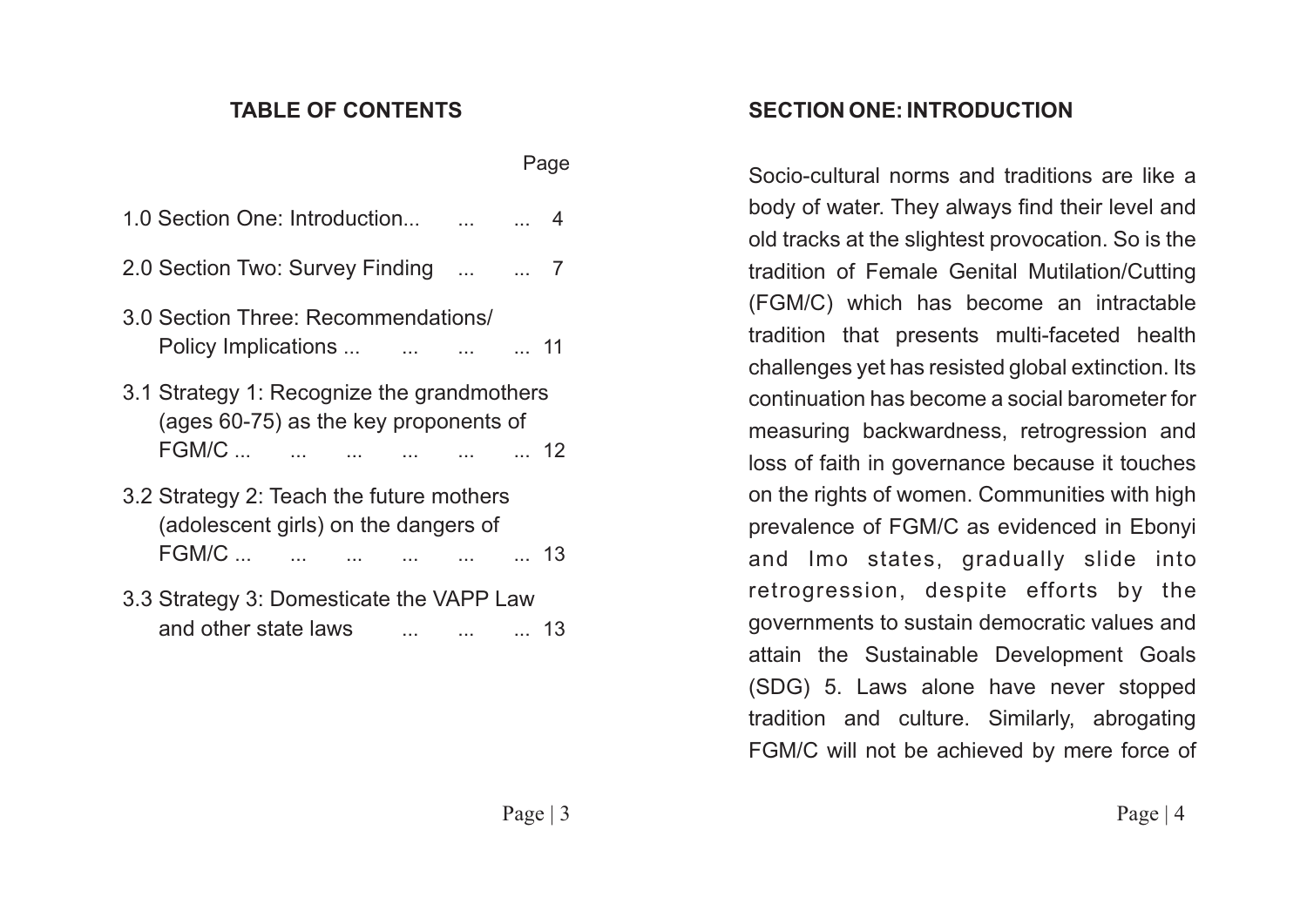laws. **Identifying the real proponents of FGM/C, educating them and asking them to take the lead in providing alternatives will be the answer to eliminating FGM/C.** 

A baseline survey was commissioned by the Civil Resource Development and Documentation Centre (CIRDDOC) in collaboration with the Coalition of Eastern Non-Governmental Organisations (CENGOS) and with funding support from Amplify Change in November 2020 to document the current status of FGM/C in Imo and Ebonyi states. South East Nigeria was reported by the NDHS in 2018 as having the highest prevalence of FGM/C in the country among the zones, and Imo (61.7%) and Ebonyi (53.2%) recording the highest prevalence among the states.

The survey investigated the social norms, social networks, dynamics, practices and motivations that influence and sustain FGM/C in the 2 states

as well as documented the existence, and level of public awareness and implementation of any laws addressing FGM/C in the states.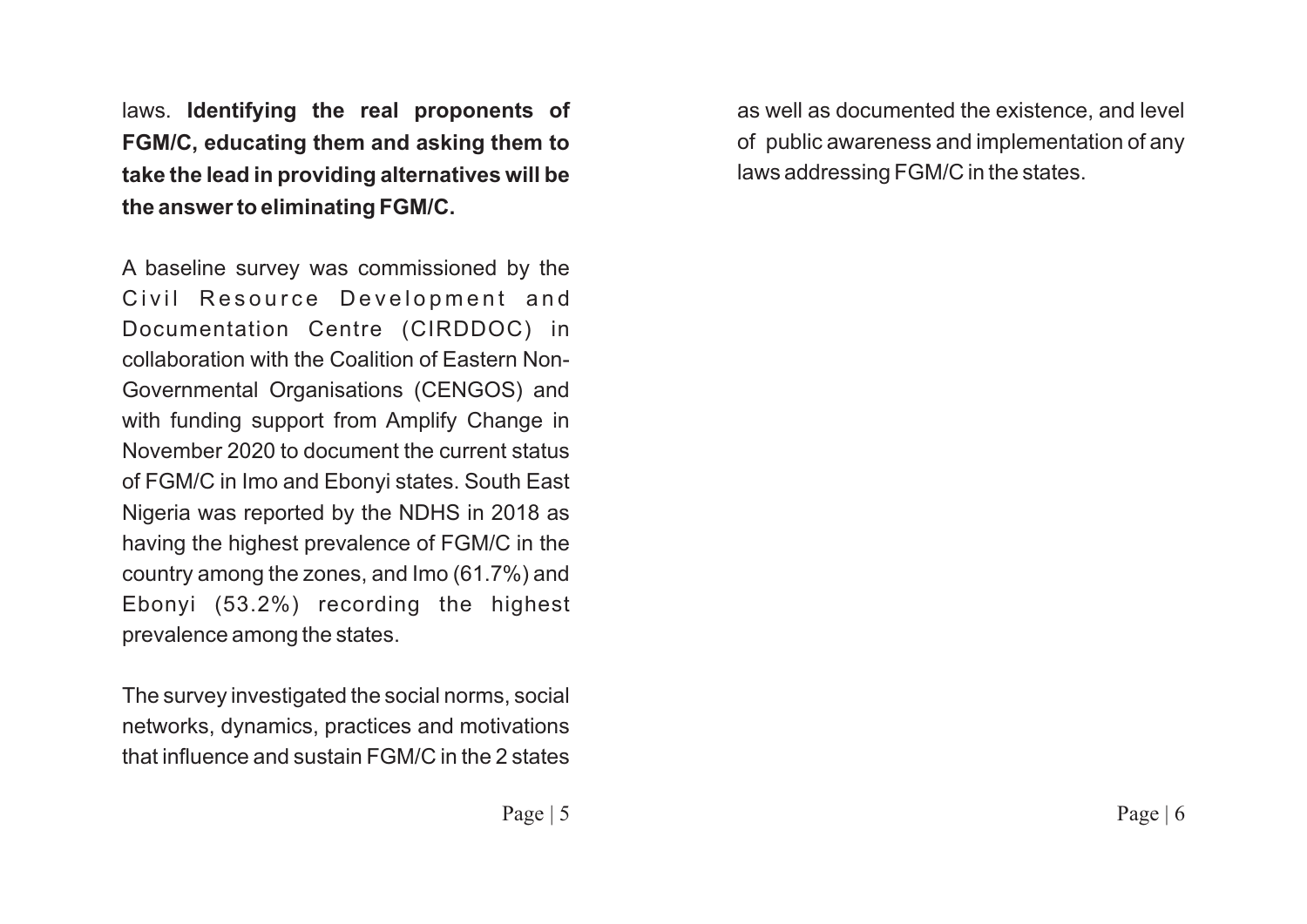#### **SECTION TWO: SURVEYFINDING**

The survey reported high FGM/C prevalence among surveyed mothers (Imo, 85% vs Ebonyi, 67%) and even higher prevalence among daughters of surveyed mothers (Imo, 100% vs Ebonyi, 98%). Other findings reveal gaps in knowledge, including respondents' inability to differentiate the types of mutilation their daughters underwent and their health effects. Moreover, 15% of surveyed mothers in Ebonyi and 12% in Imo would want FGM/C to continue. Results further revealed that while the VAPP Law has been domesticated in Ebonyi and backed up with council and community byelaws and monitoring structures, the VAPP Law has not been domesticated in Imo. The 2017 Imo state law prohibiting FGM/C has not also been adequately localized. Communities in Imo state do not know about the existence of either the VAPP or the Imo state laws. The obedience of the VAPP **Law** in Ebonyi is more out of fear of the punishment than informed decision, conviction, and the benefits of abrogating FGM/C. Overall, FGM/C is still ongoing in both states, although more secretly than before the VAPPLegislation.

A matrix of factors drives the resistance of FGM/C from total extinction. The core enablers and sustainers of FGM/C in the two states are cultural reasons to its use in curbing sexual appetites of women and girls in the community; rite of passage into adulthood and as part of naming ceremony. Other reasons include preservation of chastity and purification of the girl child; family honour, hygiene, aesthetic reasons, protection of virginity and prevention of promiscuity, increased sexual pleasure of husband, enhancing fertility and increasing matrimonial opportunities. However, the most striking finding is the total defiance of grandmothers (ages 60-75 years) who feel that stopping FGM/C is a loss of their self-esteem as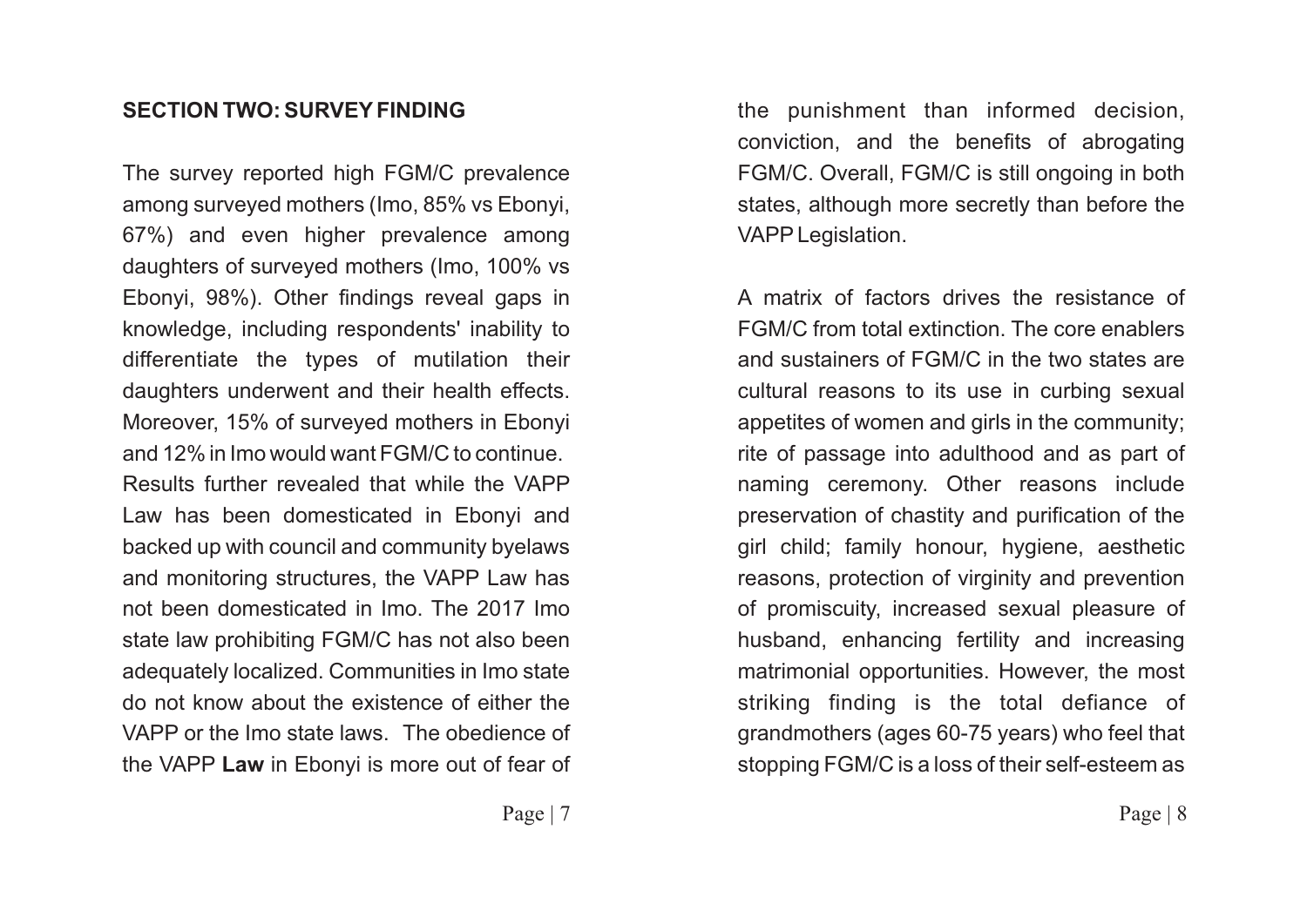women and therefore maintain an unrelenting and unyielding determination to ensure the practice remains unless an alternative traditional rite of passage to womanhood is created for adolescent females.

#### ?**What this implies**

- The potential for totally obliterating this age-old harmful tradition is hidden in the old women (grandmothers) who see the termination of FGM/C without an alternative as deceit by men and denial of the rights of women. On the alternative they ask for prohibition of male circumcision, which they also see as a rite of passage for young men to manhood. The old women are seeking for equal
- dignity with their men folks.<br>• Existing laws including the state owned laws of 2017 prohibiting FGM/C have not
- ?been communalized in Imo state. In Ebonyi where the VAPP law was

domesticated and massively implemented, adherence and obedience to it is out of fear, not because of conviction and belief that FGM/C is fraught with health risks.

## **Factors that correlate to continuation of FGM/C in Imo and Ebonyi States.**<br>• The determination of gran

- The determination of grandmothers (ages 60-75) that unless an alternative traditional rite of passage to womanhood is created for female adolescents, FGM/C will continue, even if
- ?clandestinely. Rite of passage into adulthood and as
- ?part of naming ceremony. Preservation of chastity, Protection of
- ?virginity and prevention of promiscuity Family honour, hygiene, aesthetic
- ?reasons Failure to carry grandmothers along in
- ?making laws against FGM/C Non-domestication/communalization of anti-FGM/C laws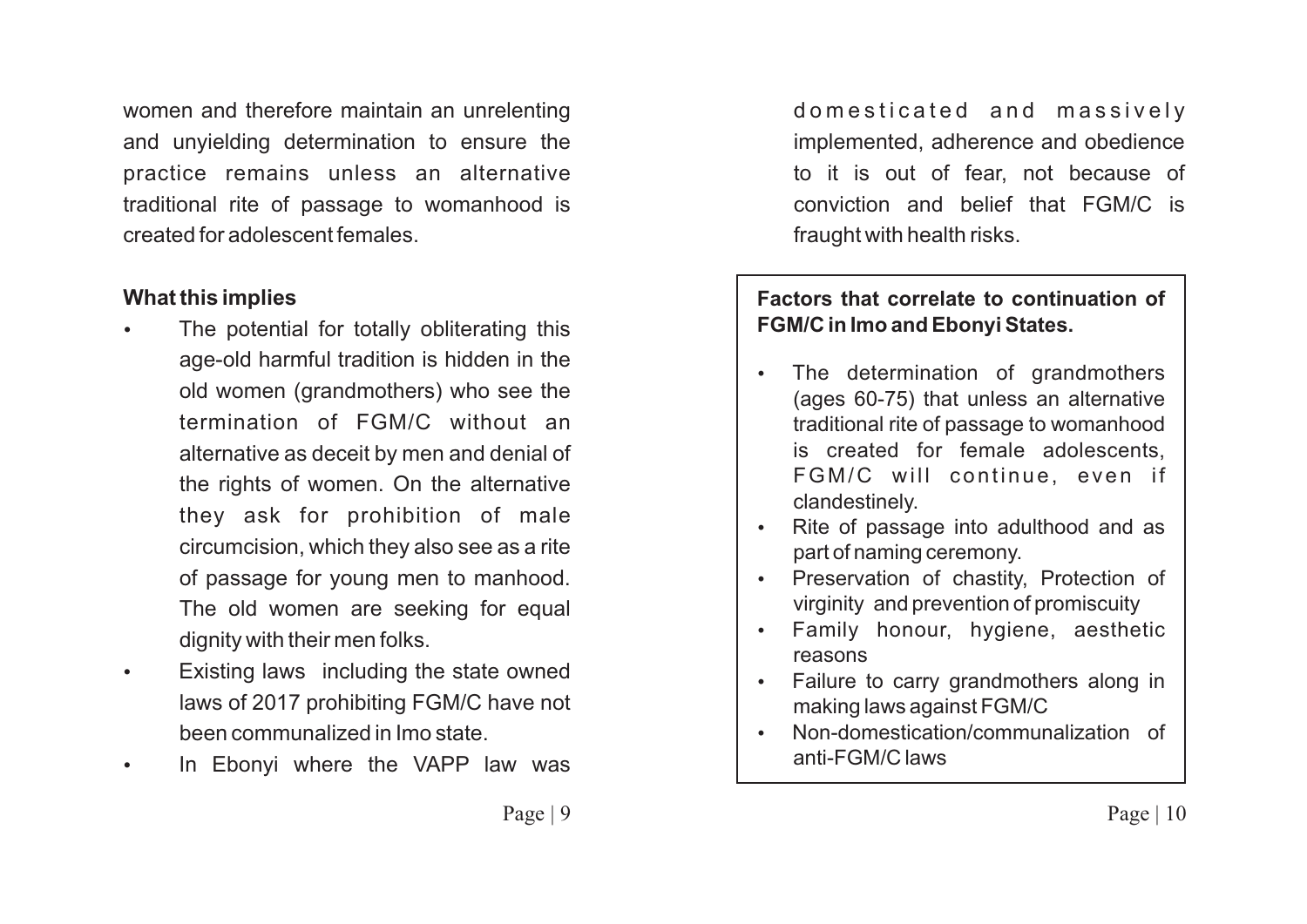#### **SECTION THREE: RECOMMENDATIONS/ POLICYIMPLICATIONS**

The survey findings imply the need for a shift in strategy by both states, local governments, NGOs, CSO, Communities so that the focus for change should be elderly women (ages 60-75 years). There are many practical measures that can be taken by governments and its partners to address the issue of FGM/C. These should yield to greater social inclusion of elderly women and adolescent girls. Thus far, the focus of intervention to stop FGM has been on mothers. The grandmothers have been treated as relics and "old school". This has not yielded the desired goals partly because the mothers are under pressure to circumcise their female children and partly because they themselves were circumcised. The older women (grandmothers) try to blackmail their daughter in-laws who may oppose female circumcision.

Making the grandmothers focus of interventions will massage their ego, buoy up their selfesteem and with targeted conviction on the health risks of FGM/C, they will change their behaviour and perception towards, and lead the opposition against FGM/C

### **Strategy 1: Recognize the grandmothers (ages 60-75) as the key proponents of FGM/C**

- ?Focus FGM/C education and intervention on grandmothers. Let them make informed decisions to obey any anti-FGM/C laws, rather than blind folded
- decisions out of fear of penalty<br>
 Adopt their advice or interventions to be
- ?relevant in stopping FGM/C. Adopt an intervention where the old women will have free expression, free speech, and open debate among their
- own age grade on the matter of FGM/C<br>
Encourage the old women to come up